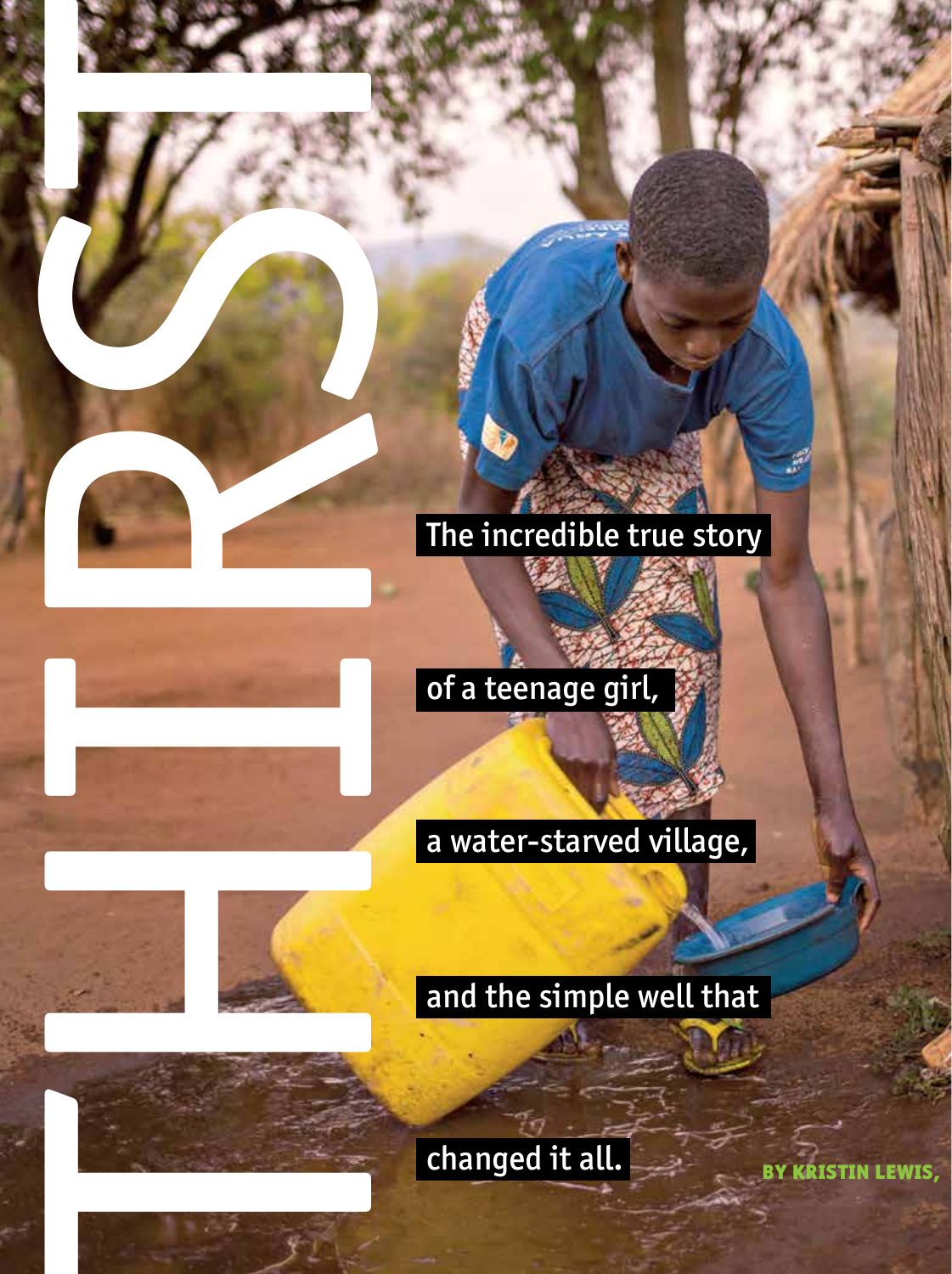

t was still night in Mozambique, a country in southeast Africa. But for 13-year-old Natalia, this dark hour was the start of her day. She dragged herself out of bed—a thin straw mat—and dressed quietly. Her three younger sisters were still sleeping in the

NARRATIVE<br>IONETA **NONFICTION** reads like fiction but it's all true

I<br>
I<br>
S<br>
C<br>
Their hut and s room they all shared. Natalia slipped out of their hut and set off into the darkness.

Shaking off sleep, Natalia moved briskly. It was 4:30 a.m., and there was not one second to waste. She was beginning a grueling journey, one that would take hours. She would walk about a mile in the dark—through fields of tall grasses where snakes lurked. But she walked without fear. She had been making this trip two times a day, seven days a week, since she was 10 years old.

### Why?

She was not heading to school, or to a job, or to visit a relative.

She was going to fetch the water her family needed to survive. **Natalia** 

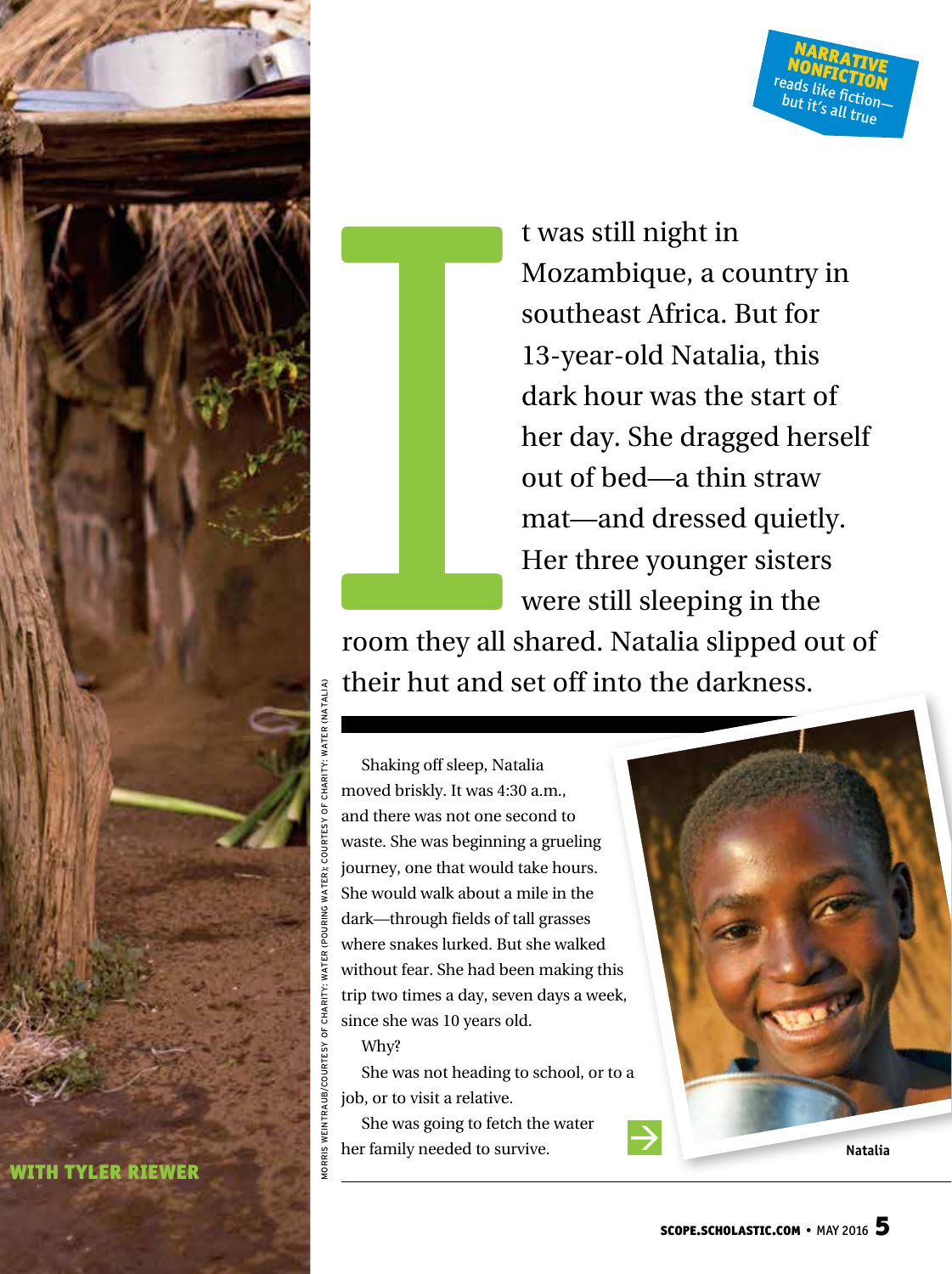### AS YOU READ, THINK ABOUT:

What role does water play in people's lives?

### A Luxury

For most of us in the United States, getting clean water is as simple as turning on the faucet. You probably don't think twice about taking a long, refreshing shower after soccer practice. You mindlessly brush your teeth—maybe you even leave the water running before bed each night. You have water fights with your friends on hot summer days.

The average American uses 176 gallons of water a day. That's enough to fill about 1,900

soda cans. But for more than 660 million people around the world, even one sip of clean water is a luxury.

In Natalia's village, for example, nobody has water that flows from a tap or flushes in a toilet or gushes from a backyard hose. Toilets are pits in the ground. Bathing is done with jugs of water. And every drop of water is precious.

Until recently, it was up to the women and children of the village, particularly girls—like Natalia to spend many hours each day fetching water for their families.

### WATER TECHNOLOGY

**The nonprofit organization**  *charity: water* **sponsors water projects all over the world. In this project in Ethiopia, special drills dig deep holes that tap into underground water. Other kinds of technology can also be used to bring clean, safe water to places that need it. Pipes can carry water down from nearby mountains. Rainwater from roofs can be collected and purified.**



### No Other Choice

Natalia is a serious girl, soft-spoken but not shy. From a young age, she loved learning—but the burden of getting water for her family left time for little else,

including her own education. Most weeks, she was lucky to make it to school one or maybe two days. She'd managed to learn to read and write, but she dreamed of doing far more, like one day running her own school.

Natalia had plenty of time to



think about this dream on her trips to get water. The chore often took hours. First there was the walk. Then there was the hours-long wait in line at one of three shallow holes dug into the dried-up streambed where villagers gathered their water.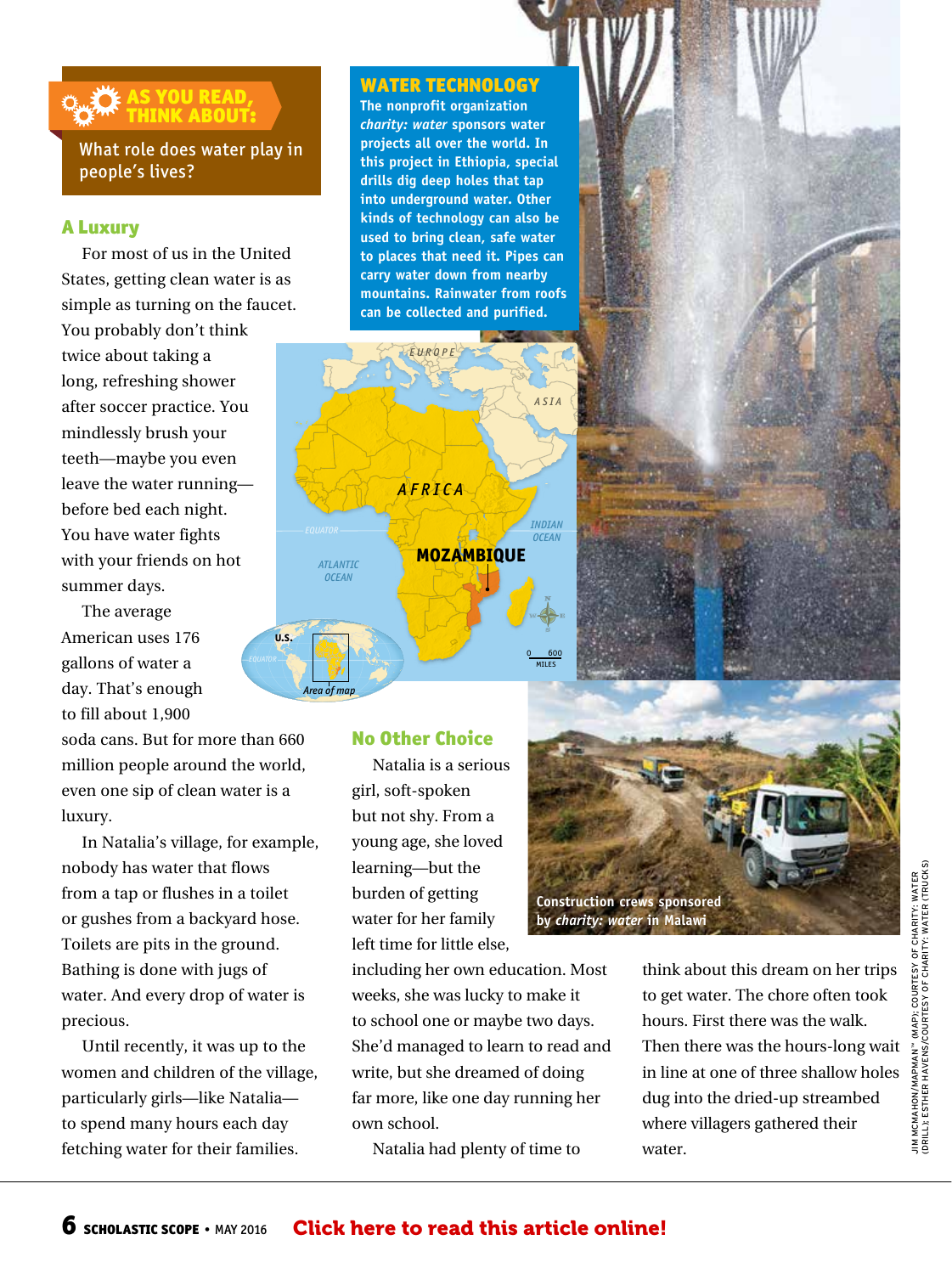When it was Natalia's turn, she would fill up a plastic jerry can with about 3 to 5 gallons of water. Filled, a small jerry can weighs about 20 pounds. The larger ones can weigh up to 40 pounds. That is about the same weight as three backpacks stuffed with books. Imagine lugging those three backpacks for one mile. Now imagine doing it twice a day, every day. Without complaint.

The water that Natalia brought home was gray and dirty. Natalia's family boiled their water before drinking it, but some dangerous bacteria survived the high heat. The water often made Natalia and her brothers and sisters sick.

There was no other choice, though. The muddy streambed was the only source of water for many miles around.

Water-related illness is a major problem in **developing countries** like Mozambique. According to the World Health Organization, 3.4 million people die every year from water-related illnesses.

## On Their Own

What Natalia's village really needed was a well. A deep well would tap into an **aquifer** underground rocks that hold water, like a sponge. Water from the aquifer would be purer and cleaner

than the water from the streambed; it would not be contaminated by animals or human waste. That's because **sediment** in the soil can act as a natural filter, trapping harmful bacteria and pollutants.

Such a well would give the villagers water that was safe to drink. It would also set Natalia and other girls free. Unburdened from the **arduous** chore of water gathering, Natalia would be able to go to school.

But digging a well requires expensive machines and scientific expertise—neither of which Natalia's village could afford.  $\rightarrow$ 

SCOPER SCHOLASTIC

### THE JOURNEY FOR WATER

**Getting clean water is a challenge in many parts of the world. In this image from Ethiopia, girls and boys carry river water to use for drinking and cooking. The trip takes them two to three hours, and they often make it several times a day.**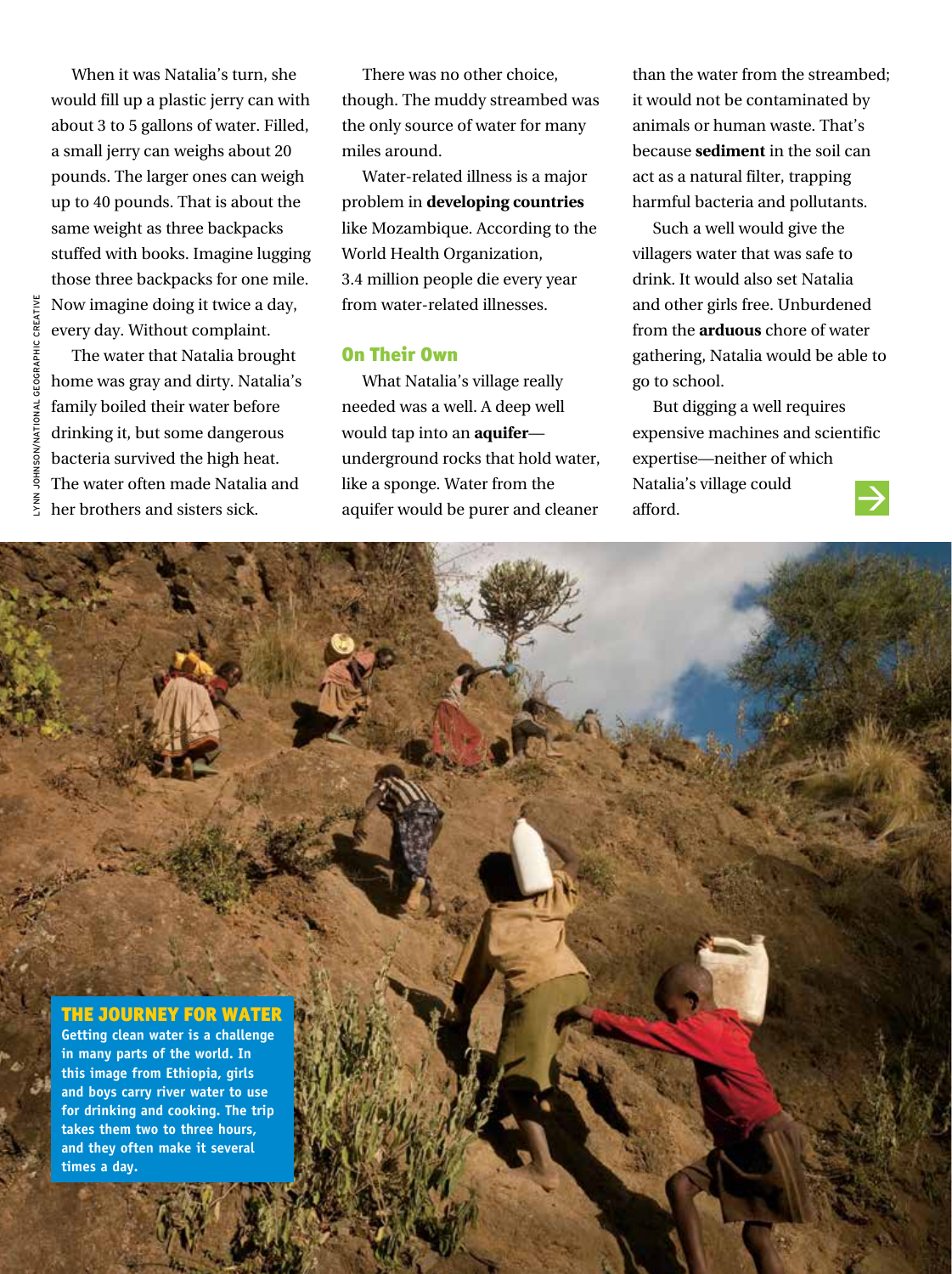



### Into Her Hands

Then, in 2014, an incredible organization called *charity: water*  heard about Natalia's village and wanted to help. The organization MEET TYLER RIEWER FROM *CHARITY: WATER* 

**Tyler Riewer, who helped report this story, works for** *charity: water***, a U.S.-based nonprofit organization dedicated to bringing clean and safe drinking water to communities like Natalia's. As part of his job, Riewer travels to** *charity: water***'s project sites and writes about the people he meets. In the photo above, a boy in Mali helps Riewer get to shelter moments before a sandstorm hits. The photo at left shows the well that was built in Natalia's village.** 

is a U.S.-based nonprofit that has funded nearly 20,000 water projects throughout the world, including more than 200 in Mozambique.

*Charity: water*

partnered up with a local humanitarian organization called World Vision Mozambique. And in August 2014, the two groups sent large trucks rolling into Natalia's

village. The workers surveyed the area, looking for the best place for a well.

Once they found it, the workers started drilling. A thundering sound echoed throughout the village. Natalia and her neighbors came to watch the **spectacle**. Then the workers covered the hole and put a hand pump on top. It was not much to look at, just a simple pump protruding from the ground.